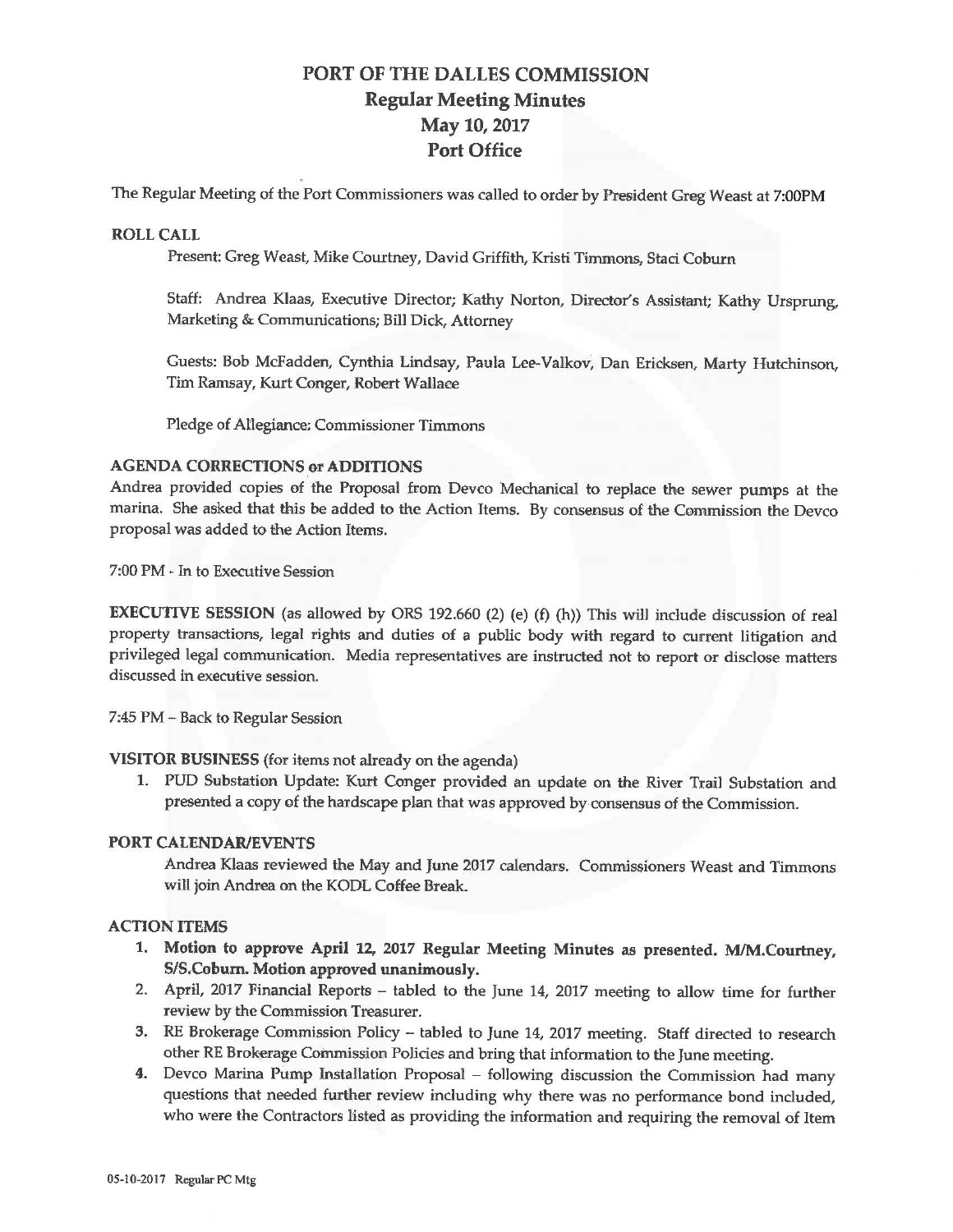#2 regarding work outside the scope of work described on the proposal. Staff was directed to get a second opinion from an outside independent contractor.  $\cdot$ 

#### **STAFF REPORT**

- 1. *Director's Report*  Andrea Klaas provided full report in meeting packet. Wasco County is setting up an emergency task force and have asked the Port to be part of the discussion; Submitted application for RARE to Update Port Strategic Plan, develop workforce experience program, assist with UGB boundary policy development, and conduct value added ag and food lab feasibility study; EverSummer asked to park an RV on their property this summer to bag the basil in a/c. There is nothing in Port or City Planning rules to not allow this; had two opportunities to meet with the Governor while she was in town; Rick Libowitz of SBCH has offered to help the Port with a feasibility analysis of a value added lab/incubator space in The Dalles; will be setting up a time to meet with Roger Kline regarding the Marina power issue; Staff job descriptions are attached.
	- *a. Andrea will meet with Commission Timmons for further discussion on Staff Job Description. The job descriptions* will *be brought back to the June 10, 2017 meeting*
- 2. *Marketing* & *Communications Update.* Kathy Ursprung provided full report in meeting packet. Recruitment & Creation - Wetlands: Corps of Engineers skeptical about the need for a Regional General Permit for wetlands in our 300-acre study area. Since we are only proposing to disturb about four acres of wetlands which can be handled through the regular permitting process, the project does not rise to the top in Corps priority. We have asked the Corps to outline an alternative expedited process that will help assure timely permitting for business; Food Businesses: OIB and Port Planning and Marketing Fund have declined grant requests to fund a feasibility study for food tech/incubator facility. Both would rather fund the actual facility after feasibility study is completed. Will work with SBDC to complete an in-house feasibility study; Retention: Met with a number of local businesses who have agreed to be mentors for the workforce project or support the project. Will not match students with mentors; Other - ORA VI Meeting: Attended quarterly meeting April 21, 2017
- 3. *Special Projects Update:* Kathy Norton provided full report in meeting packet. OSMB Grant: following discussions on the needed upgrades to the launch ramp we decided to do more research and planning before applying for the grant; Launch Ramp restroom repairs completed; Marina Parking lot will be seal coated in June; Met with Scott Baker and Antione Tissot to develop task list will meet again after meeting with individual Boards; Kitchen Remodel first phase done; Main Street update and Home at Last update.
- 4. *Reports of Committees* 
	- a) Urban Renewal Commissioner Coburn: Emergency meeting to address Sunshine Mill request for loan forgiveness. Request denied buy UR Committee. Meeting again next week.
	- b) Chamber of Commerce: Commissioner Griffith: No meeting because of lack of quorum. Cherry Festival one of the best. Chamber façade project to start soon.
	- c) Wasco EDC- Kathy Ursprung: No meeting.
	- d) COT Greg Weast/Andrea Klaas: No meeting until end of May.

8:35 PM ~ In to Executive Session

**EXECUTIVE SESSION** (as allowed by ORS 192.660 (2) (e) (f) (h)) This will include discussion of real property transactions, legal rights and duties of a public body with regard to current litigation and privileged legal communication. Media representatives are instructed not to report or disclose matters discussed in executive session.

9:07 PM - Back to Regular Session